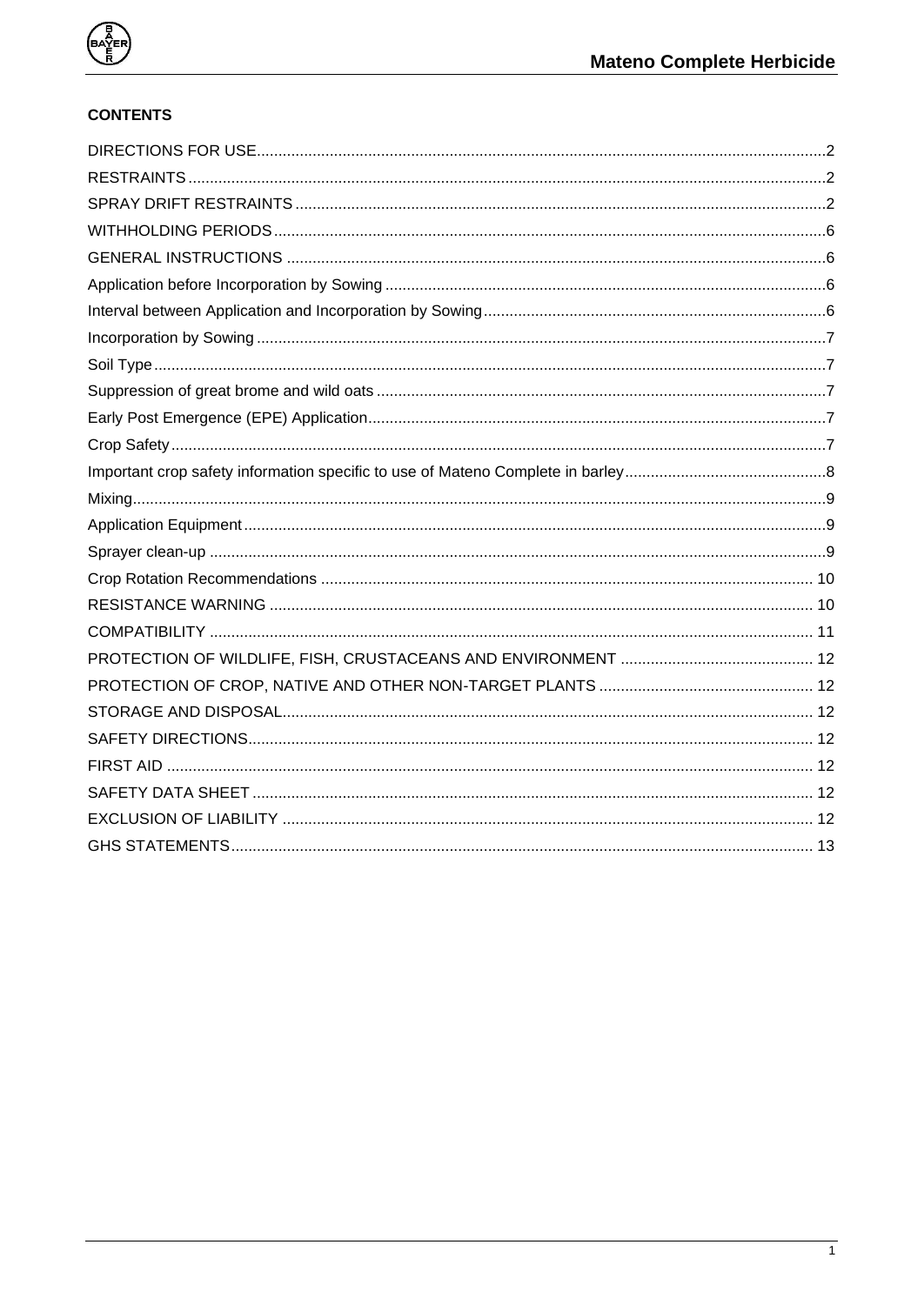

**POISON KEEP OUT OF REACH OF CHILDREN READ SAFETY DIRECTIONS BEFORE OPENING OR USING**

# **Mateno® Complete**

#### **HERBICIDE**

**ACTIVE CONSTITUENT: 400 g/L ACLONIFEN 100 g/L PYROXASULFONE 66 g/L DIFLUFENICAN**

| NUP .<br>ERBICIDE<br>15<br>12<br>24 |  |  |  |  |  |
|-------------------------------------|--|--|--|--|--|
|-------------------------------------|--|--|--|--|--|

**For the pre-emergence or post-emergence control or suppression of various grass and broadleaf weeds in wheat (not durum wheat) and barley as specified in the DIRECTIONS FOR USE table.**

## <span id="page-1-0"></span>**DIRECTIONS FOR USE**

#### <span id="page-1-1"></span>**RESTRAINTS**

**DO NOT** apply to wheat beyond crop stage Z23

**DO NOT** plant durum wheat (Triticum durum) for 21 months after the application of Mateno Complete (refer to Crop Rotation Recommendations for further advice).

**DO NOT** use disc seeding systems to sow barley if Mateno Complete has been used as an IBS application.

**DO NOT** apply to waterlogged soil.

**DO NOT** apply more than one application of Mateno Complete per crop, growing season or calendar year.

**DO NOT** apply Mateno Complete and another pyroxasulfone containing product e.g. Sakura® WG, Sakura Flow in the same crop and growing season.

**DO NOT** allow first irrigation tailwater from land treated with Mateno Complete to enter aquatic and wetland areas including aquacultural ponds, surface streams and rivers.

**DO NOT** apply if heavy rain has been forecast within 3 days.

**DO NOT** irrigate to the point of runoff for at least 3 days after application.

**DO NOT** apply by aircraft

#### <span id="page-1-2"></span>**SPRAY DRIFT RESTRAINTS**

Specific definitions for terms used in this section of the label can be found at apvma.gov.au/spraydrift. **DO NOT** allow bystanders to come into contact with the spray cloud.

**DO NOT** apply in a manner that may cause an unacceptable impact to native vegetation, agricultural crops, landscaped gardens and aquaculture production, or cause contamination of plant or livestock commodities, outside the application site from spray drift. The buffer zones in the buffer zone table below provide guidance but may not be sufficient in all situations. Wherever possible, correctly use application equipment designed to reduce spray drift and apply when the wind direction is away from these sensitive areas.

**DO NOT** apply unless the wind speed is between 3 and 20 kilometres per hour at the application site during the time of application.

**DO NOT** apply if there are hazardous surface temperature inversion conditions present at the application site during the time of application. Surface temperature inversion conditions exist most evenings one to two hours before sunset and persist until one to two hours after sunrise. **DO NOT** Apply by boom sprayer unless the following are met:

• Spray droplets not smaller than **MEDIUM** spray droplet size category

• Minimum distances between the application site and downwind sensitive areas are observed

(see 'mandatory downwind buffer zones' in the table titled 'Buffer zones for boom sprayers' below).

#### **Buffer zones for boom sprayers**

| Application rate | Boom height above the | Mandatory downwind buffer zones |                  |  |
|------------------|-----------------------|---------------------------------|------------------|--|
|                  | target canopy         | Natural aguatic areas           | Vegetation areas |  |
| Up to $1.0$ L/ha | 0.5 m or lower        | 150 metres                      | 30 metres        |  |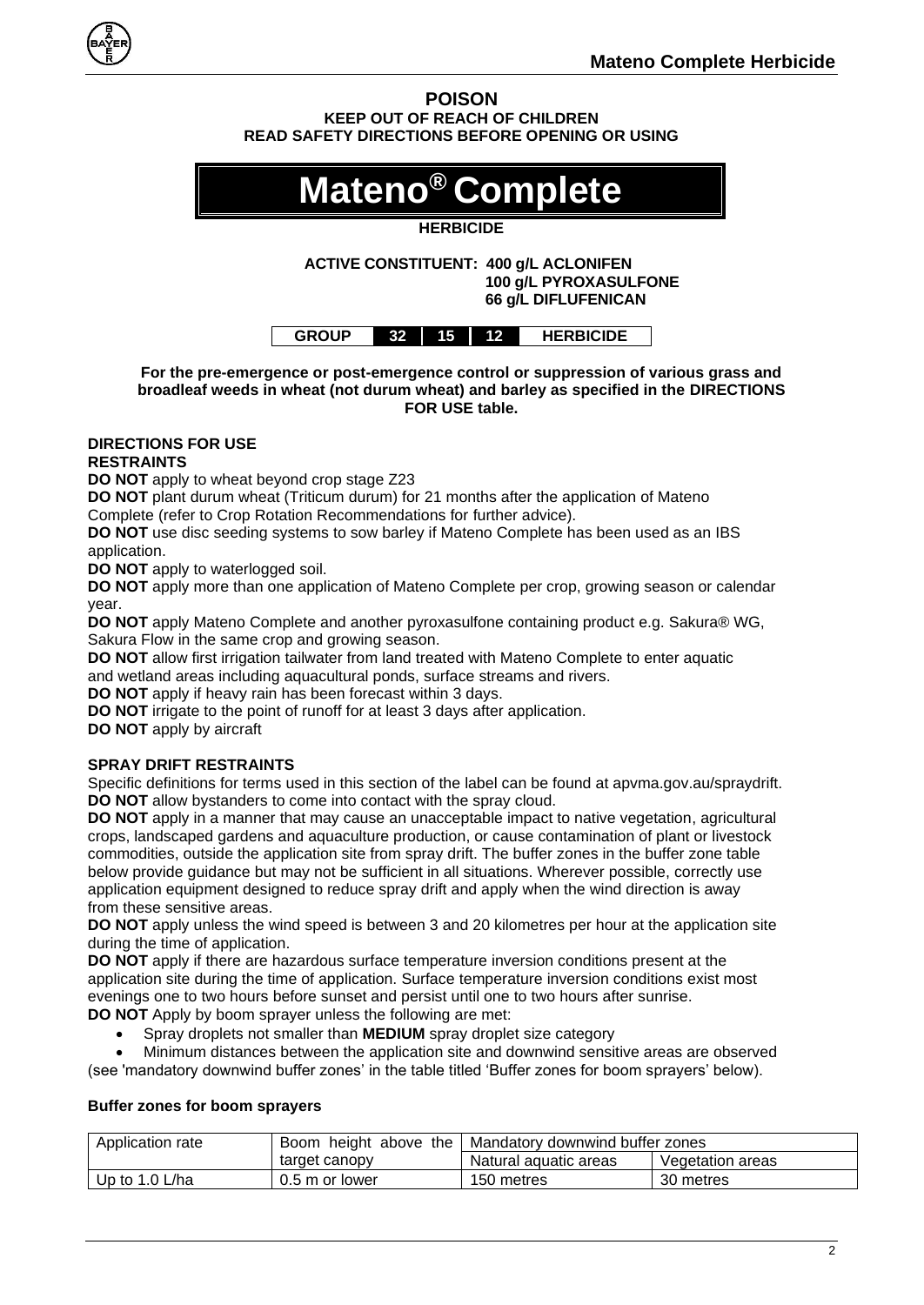

#### **DIRECTIONS FOR USE (For use in all States)**

| <b>IBS APPLICATION</b>        |                                                                                                                                                                                                                                                                                                                                                                                                                                                                                                               |                                  |                                                                                                                                                                                                                                                                                                                                                                                                                                                                                                                                                                                                                                                                                                                                                                                                                                                                                                                                                                                                                                                                                                                                                                                                                                                                                                                                                                                                                                                                                                                                                                                                                                                                                                                                                                                                                                                                                                                                                                                                                                                                                                                                                                                                                                                                                      |  |  |
|-------------------------------|---------------------------------------------------------------------------------------------------------------------------------------------------------------------------------------------------------------------------------------------------------------------------------------------------------------------------------------------------------------------------------------------------------------------------------------------------------------------------------------------------------------|----------------------------------|--------------------------------------------------------------------------------------------------------------------------------------------------------------------------------------------------------------------------------------------------------------------------------------------------------------------------------------------------------------------------------------------------------------------------------------------------------------------------------------------------------------------------------------------------------------------------------------------------------------------------------------------------------------------------------------------------------------------------------------------------------------------------------------------------------------------------------------------------------------------------------------------------------------------------------------------------------------------------------------------------------------------------------------------------------------------------------------------------------------------------------------------------------------------------------------------------------------------------------------------------------------------------------------------------------------------------------------------------------------------------------------------------------------------------------------------------------------------------------------------------------------------------------------------------------------------------------------------------------------------------------------------------------------------------------------------------------------------------------------------------------------------------------------------------------------------------------------------------------------------------------------------------------------------------------------------------------------------------------------------------------------------------------------------------------------------------------------------------------------------------------------------------------------------------------------------------------------------------------------------------------------------------------------|--|--|
| <b>CROP</b>                   | <b>WEED</b>                                                                                                                                                                                                                                                                                                                                                                                                                                                                                                   | <b>RATE</b>                      | <b>CRITICAL COMMENTS</b>                                                                                                                                                                                                                                                                                                                                                                                                                                                                                                                                                                                                                                                                                                                                                                                                                                                                                                                                                                                                                                                                                                                                                                                                                                                                                                                                                                                                                                                                                                                                                                                                                                                                                                                                                                                                                                                                                                                                                                                                                                                                                                                                                                                                                                                             |  |  |
| Wheat<br>(not durum<br>wheat) | Annual ryegrass<br>(Lolium rigidum),<br>barley grass<br>(Hordeum leporinum),<br>silver grass<br>(Vulpia bromoides, Vulpia<br>myuros),<br>toad rush<br>(Juncus bufonius)<br>Annual phalaris or<br>paradoxa grass<br>(Phalaris paradoxa only),<br>Suppression* of:<br>great brome<br>(Bromus diandrus) and<br>wild oats<br>(Avena fatua)<br>*Refer Suppression of<br>great brome and wild<br>oats in GENERAL<br><b>INSTRUCTIONS for</b><br>further details<br>Suppression of capeweed<br>(Arctotheca calendula) | $0.75 - 1.0$<br>L/ha<br>1.0 L/ha | Use the higher rate where a higher level of control is<br>required (e.g. higher weed density expected or soils<br>prone to leaching) or where a longer period of residual<br>control is required.<br>Apply pre-sowing onto<br>uncultivated<br>soil<br>and<br>incorporate by sowing (IBS. Avoid throwing treated soil<br>into adjacent crop rows, leaving furrows open or<br>depth when sowing.<br>(refer to<br>shallow seed<br>Incorporation<br>by<br>Sowing<br><b>GENERAL</b><br>in<br><b>INSTRUCTIONS).</b><br>To reduce the risk of crop effects, refer to Crop Safety<br>in GENERAL INSTRUCTIONS.<br>For best results apply IBS just before sowing (refer to<br>Interval between Application and Incorporation by<br>Sowing in GENERAL INSTRUCTIONS).<br>Cultivation: Grass weed control is optimised when<br>weed seeds are present on, or very close to, the soil<br>surface at the time of application. Apply directly to<br>Weed control may be greatly<br>uncultivated soil.<br>reduced where grass weed seeds have been buried by<br>cultivation prior to sowing.<br>Ground cover: Stubble, plant residue, large clods or<br>other impediments to good soil contact can adversely<br>affect weed control, particularly where ground cover<br>exceeds 50%.<br>Rainfall soon after application:<br>Weed control may be adversely affect by<br>insufficient rainfall within 7 to 10 days after<br>application. Adequate rainfall is necessary to<br>facilitate uptake of the product by the germinating<br>weed seeds, however the quantity of rainfall<br>required will depend on many factors including<br>stubble load and other impediments, soil type, the<br>existing soil moisture at sowing, the pattern of<br>rainfall and other considerations.<br>In soils prone to leaching, rainfall which is<br>$\bullet$<br>sufficiently heavy to cause movement of the<br>herbicide out of the weed seed zone may lead to<br>reduced weed control.<br>(Refer to Application before Incorporation by<br>Sowing, Incorporation by Sowing and Soil Type in<br><b>GENERAL INSTRUCTIONS.)</b><br>Where a suppression level of weed control is provided<br>a follow up application with a suitable post-emergent<br>herbicide is generally required to control remaining<br>plants. |  |  |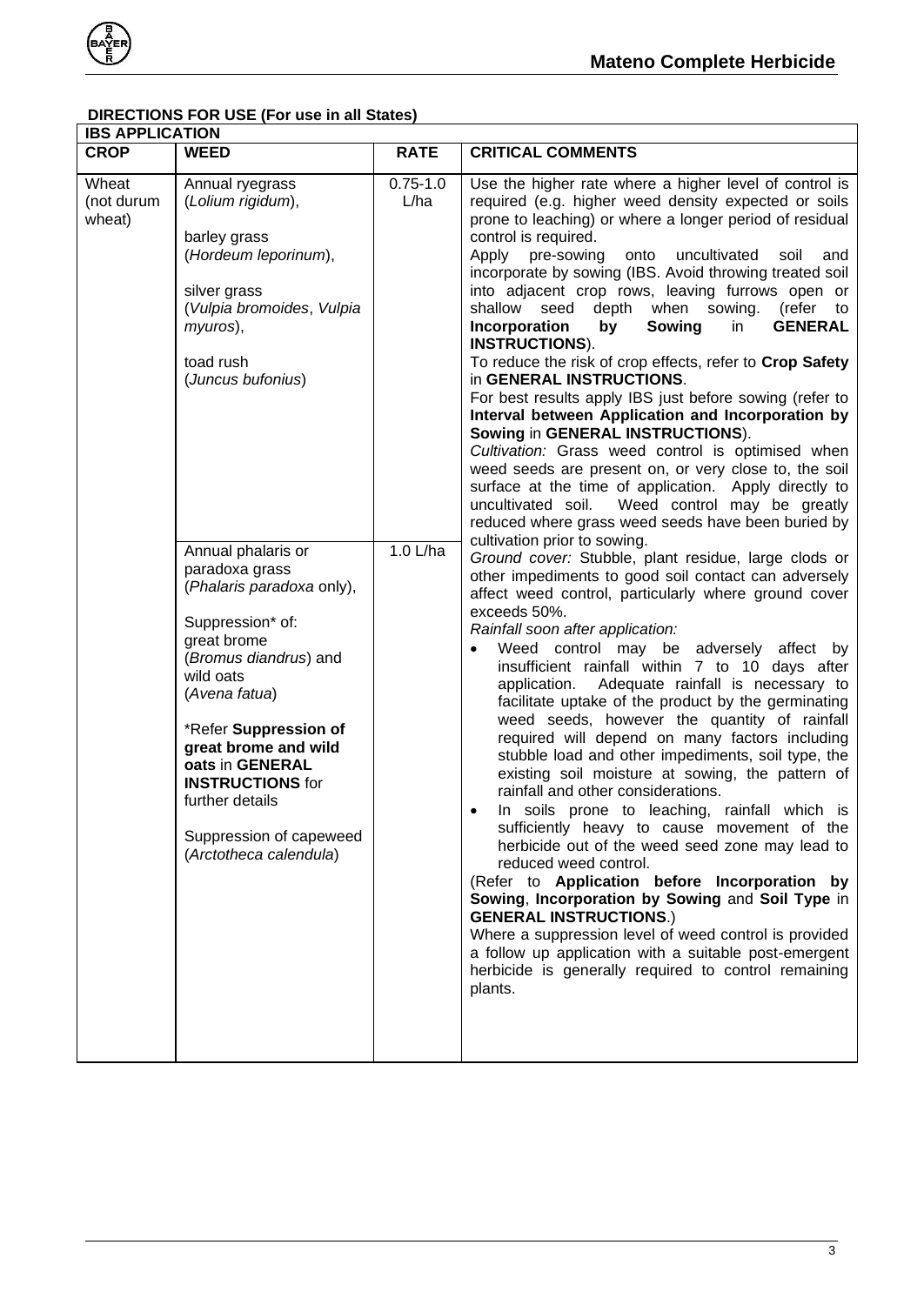

| <b>IBS APPLICATION</b> |                                                                                                                                                                         |             |                                                                                                                                                                                                                                                                                                                                                                                                                                                                                                                                                                                                                                                                                                                                                                                                                                                                                                                                                                                                                                                                                                                                                                                                                                                                                                                                                                                                                                                                                                                                                                                                                                                                                                                                                                                                                                                                                                                                                                                                                                                                                                                                                                         |  |  |
|------------------------|-------------------------------------------------------------------------------------------------------------------------------------------------------------------------|-------------|-------------------------------------------------------------------------------------------------------------------------------------------------------------------------------------------------------------------------------------------------------------------------------------------------------------------------------------------------------------------------------------------------------------------------------------------------------------------------------------------------------------------------------------------------------------------------------------------------------------------------------------------------------------------------------------------------------------------------------------------------------------------------------------------------------------------------------------------------------------------------------------------------------------------------------------------------------------------------------------------------------------------------------------------------------------------------------------------------------------------------------------------------------------------------------------------------------------------------------------------------------------------------------------------------------------------------------------------------------------------------------------------------------------------------------------------------------------------------------------------------------------------------------------------------------------------------------------------------------------------------------------------------------------------------------------------------------------------------------------------------------------------------------------------------------------------------------------------------------------------------------------------------------------------------------------------------------------------------------------------------------------------------------------------------------------------------------------------------------------------------------------------------------------------------|--|--|
| <b>CROP</b>            | <b>WEED</b>                                                                                                                                                             | <b>RATE</b> | <b>CRITICAL COMMENTS</b>                                                                                                                                                                                                                                                                                                                                                                                                                                                                                                                                                                                                                                                                                                                                                                                                                                                                                                                                                                                                                                                                                                                                                                                                                                                                                                                                                                                                                                                                                                                                                                                                                                                                                                                                                                                                                                                                                                                                                                                                                                                                                                                                                |  |  |
| <b>Barley</b>          | Annual ryegrass<br>(Lolium rigidum),<br>barley grass<br>(Hordeum leporinum),<br>silver grass<br>(Vulpia bromoides, Vulpia<br>myuros),<br>toad rush<br>(Juncus bufonius) | 0.75 L/ha   | Apply only pre-sowing and incorporate by sowing (IBS)<br>using knife points and press wheels onto uncultivated<br>soil. Avoid throwing treated soil into adjacent crop<br>rows, leaving furrows open or shallow seed depth<br>when sowing. (refer to Incorporation by Sowing in<br><b>GENERAL INSTRUCTIONS).</b><br>To reduce the risk of crop effects, refer to Crop Safety<br>and IMPORTANT CROP SAFETY INFORMATION<br>SPECIFIC TO USE OF MATENO COMPLETE IN<br><b>BARLEY in GENERAL INSTRUCTIONS.</b><br>For best results apply IBS just before sowing (refer to<br>Interval between Application and Incorporation by<br>Sowing in GENERAL INSTRUCTIONS).<br>Cultivation: Grass weed control is optimised when<br>weed seeds are present on, or very close to, the soil<br>surface at the time of application. Apply directly to<br>uncultivated soil. Weed control may be greatly<br>reduced where grass weed seeds have been buried by<br>cultivation prior to sowing.<br>Ground cover: Stubble, plant residue, large clods or<br>other impediments to good soil contact can adversely<br>affect weed control, particularly where ground cover<br>exceeds 50%.<br>Rainfall soon after application:<br>Weed control may be adversely affect by<br>insufficient rainfall within 7 to 10 days after<br>application. Adequate rainfall is necessary to<br>facilitate uptake of the product by the germinating<br>weed seeds, however the quantity of rainfall<br>required will depend on many factors including<br>stubble load and other impediments, soil type, the<br>existing soil moisture at sowing, the pattern of<br>rainfall and other considerations.<br>In soils prone to leaching, rainfall which is<br>sufficiently heavy to cause movement of the<br>herbicide out of the weed seed zone may lead to<br>reduced weed control.<br>(Refer to Application before Incorporation by<br>Sowing, Incorporation by Sowing and Soil Type in<br><b>GENERAL INSTRUCTIONS.)</b><br>Where a suppression level of weed control is provided<br>a follow up application with a suitable post-emergent<br>herbicide is generally required to control remaining<br>plants. |  |  |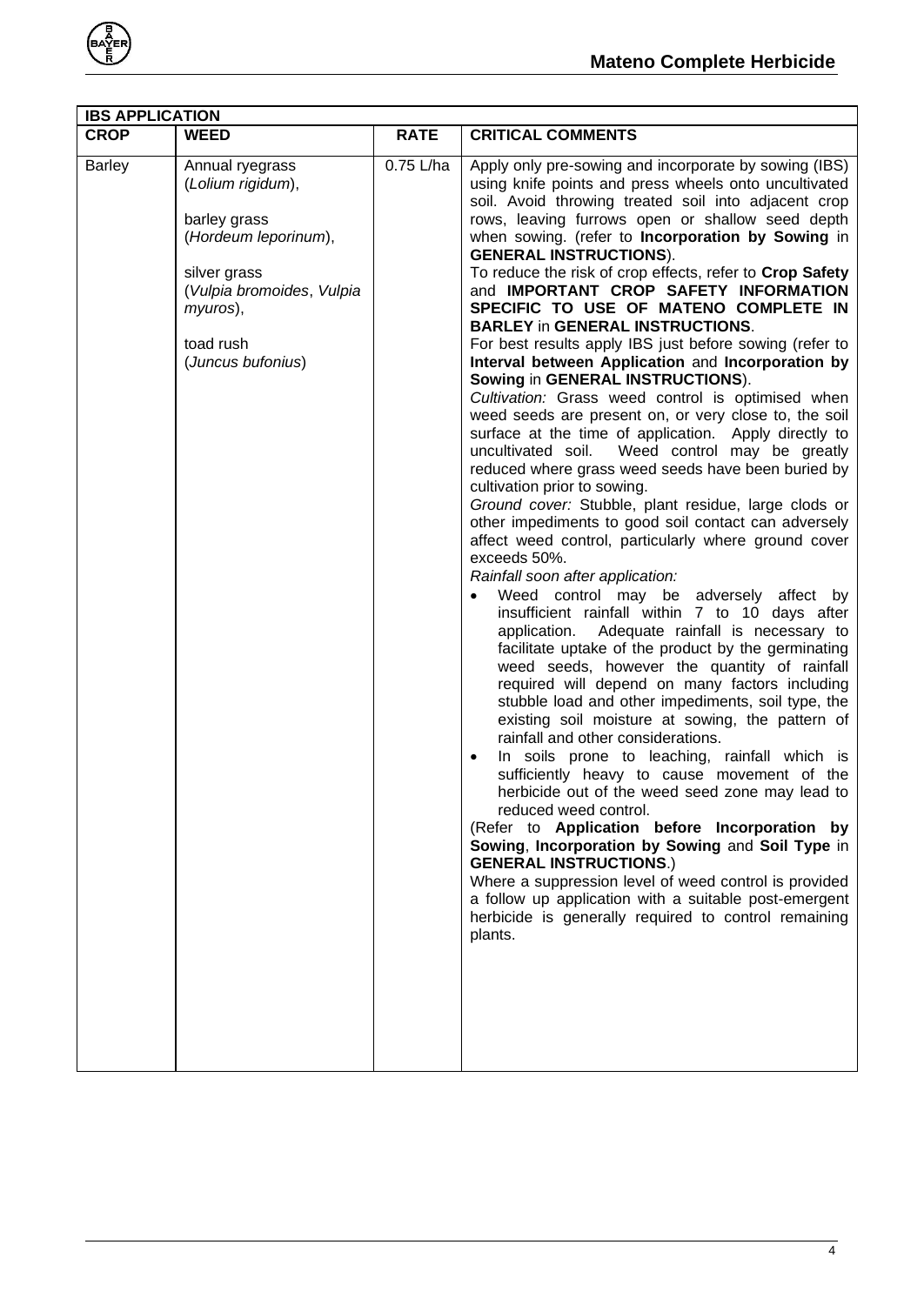

#### **Do not add an adjuvant to Mateno Complete when used alone EPE. Do not use with seeding systems which leave the crop row open or with shallow soil coverage of the crop.**

| EPE APPLICATION - wheat only (not durum wheat) |                                                                                                                 |                   |                                                                                                           |                                                                                                                                                                                                                                                                                                                                                                                                                                                                                                                                                                                                                                                                                                                                                                                                                                                                                                                                                                                                                         |  |
|------------------------------------------------|-----------------------------------------------------------------------------------------------------------------|-------------------|-----------------------------------------------------------------------------------------------------------|-------------------------------------------------------------------------------------------------------------------------------------------------------------------------------------------------------------------------------------------------------------------------------------------------------------------------------------------------------------------------------------------------------------------------------------------------------------------------------------------------------------------------------------------------------------------------------------------------------------------------------------------------------------------------------------------------------------------------------------------------------------------------------------------------------------------------------------------------------------------------------------------------------------------------------------------------------------------------------------------------------------------------|--|
| <b>CROP</b>                                    | <b>WEED</b>                                                                                                     | Weed<br>stage     | <b>RATE</b>                                                                                               | <b>CRITICAL COMMENTS</b>                                                                                                                                                                                                                                                                                                                                                                                                                                                                                                                                                                                                                                                                                                                                                                                                                                                                                                                                                                                                |  |
| Wheat<br>(not durum<br>wheat)                  | Suppression of annual<br>ryegrass<br>(Lolium rigidum),<br>Suppression of barley<br>grass (Hordeum<br>leporinum) | Up to 2<br>leaf   | 1.0 L/ha                                                                                                  | Without an application of a registered<br>pre-emergent annual ryegrass herbicide,<br>Mateno Complete, applied early post-<br>emergence (EPE), will only provide<br>variable suppression of annual ryegrass<br>and should not be relied on to control<br>annual ryegrass.<br>Apply an effective registered pre-                                                                                                                                                                                                                                                                                                                                                                                                                                                                                                                                                                                                                                                                                                          |  |
|                                                | Silver grass<br>(Vulpia bromoides, Vulpia<br>myuros)                                                            | Up to 2<br>leaf   | 0.75 to 1.0<br>L/ha                                                                                       | emergent annual ryegrass herbicide<br>before using Mateno Complete EPE for<br>control of annual ryegrass.<br>Use the higher rate where a higher level                                                                                                                                                                                                                                                                                                                                                                                                                                                                                                                                                                                                                                                                                                                                                                                                                                                                   |  |
|                                                | Toad rush (Juncus<br>bufonius)                                                                                  | Up to 2<br>leaf   | 0.75 L/ha                                                                                                 | of control is required, or where high<br>weed numbers exist (e.g. ryegrass ><br>100 plants/m2) or where a longer period                                                                                                                                                                                                                                                                                                                                                                                                                                                                                                                                                                                                                                                                                                                                                                                                                                                                                                 |  |
|                                                |                                                                                                                 | Up to 3<br>leaf   | 1.0 L/ha                                                                                                  | of residual control is required.<br>Rainfall<br>after<br>before<br>and<br>soon<br>application.                                                                                                                                                                                                                                                                                                                                                                                                                                                                                                                                                                                                                                                                                                                                                                                                                                                                                                                          |  |
|                                                | Annual ryegrass<br>(Lolium rigidum),                                                                            | Up to 3<br>leaf   | 0.75 to 1.0<br>L/ha<br>(following<br>an effective<br>pre-<br>emergent<br>annual<br>ryegrass<br>herbicide) | Weed control may be adversely<br>affected where weeds are not<br>actively growing due to insufficient<br>rainfall before application.<br>weed control<br>Grass<br>may<br>be<br>$\bullet$<br>adversely affected by insufficient<br>rainfall within 7 to 10 days after<br>application. Adequate rainfall is<br>necessary to facilitate uptake of the<br>product from the soil by the young<br>weeds (including weeds<br>in the<br>of germinating<br>and/or<br>process<br>weeds yet to emerge), however the<br>quantity of rainfall required will<br>depend on many factors including<br>stubble load, soil type, the existing<br>soil moisture at sowing, the pattern<br>of rainfall and other considerations.<br>In soils prone to leaching, rainfall<br>which is sufficiently heavy to cause<br>movement of the herbicide out of the<br>weed root zone (and the zone where<br>weed<br>seeds<br>may<br>still<br>be<br>germinating) may lead to reduced<br>weed control. Refer to EPE efficacy<br>in GENERAL INSTRUCTIONS |  |
|                                                | Capeweed (Arctotheca<br>calendula),<br>wild radish (Raphanus<br>raphanistrum)                                   | Up to $3$<br>leaf | 1.0 L/ha<br>alone, or<br>with MCPA<br>LVE 0.44<br>L/ha                                                    | cold conditions, or where spray<br>In In<br>coverage is compromised, add MCPA<br>LVE once the crop has reached the<br>required growth stage (as recommended<br>on the MCPA LVE label).<br>A follow up application of a suitable post<br>emergent herbicide may be required to<br>control remaining annual broad leaf<br>weeds.                                                                                                                                                                                                                                                                                                                                                                                                                                                                                                                                                                                                                                                                                          |  |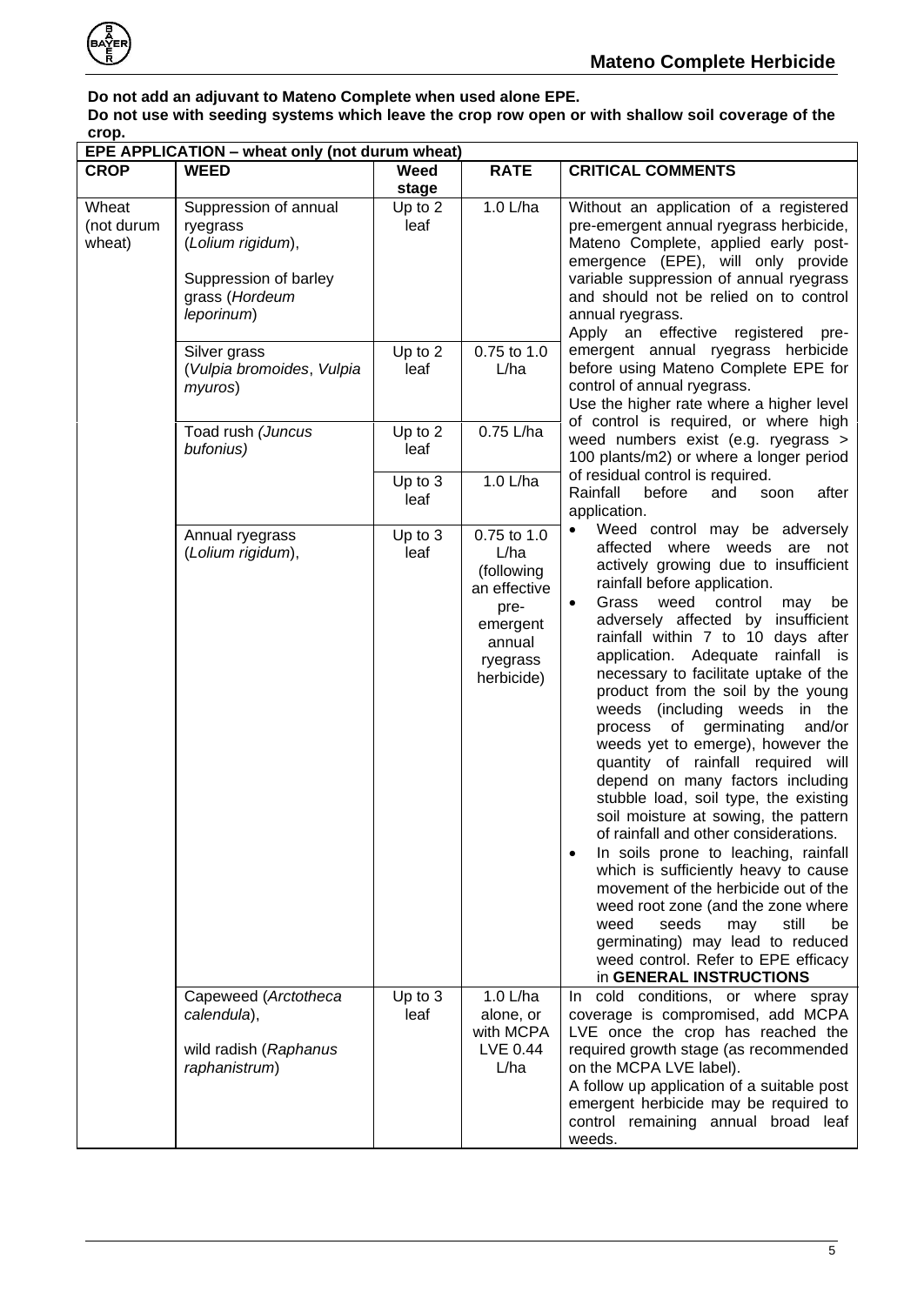

| EPE APPLICATION - wheat only (not durum wheat) |                                                            |                        |                                                                                                    |                                                                                                                                          |  |  |
|------------------------------------------------|------------------------------------------------------------|------------------------|----------------------------------------------------------------------------------------------------|------------------------------------------------------------------------------------------------------------------------------------------|--|--|
| <b>CROP</b>                                    | <b>WEED</b>                                                | Weed<br>stage          | <b>RATE</b>                                                                                        | <b>CRITICAL COMMENTS</b>                                                                                                                 |  |  |
|                                                | Suppression of<br>doublegee/spiny emex<br>(Emex australis) | Cotyledon<br>to 2 leaf | 1.0 L/ha                                                                                           | A follow up application of a suitable post<br>emergent herbicide may be required to<br>control remaining annual broad leaf<br>weeds.     |  |  |
|                                                | Doublegee/spiny emex<br>(Emex australis)                   | Cotyledon<br>to 4 leaf | 1.0 L/ha $+$<br>600 g/kg<br>metsulfuron<br>methyl at 5<br>$g/ha +$<br><b>BS1000</b><br>$0.1\%$ v/v | Refer to the tank mix partner label for<br>directions on crop stage.                                                                     |  |  |
|                                                | Prickly lettuce (Lactuca<br>serriola)                      | Up to $2$<br>leaf      | $0.75 - 1.0$<br>L/ha                                                                               | Use the higher rate where a higher level<br>of control is required (e.g. higher weed<br>density expected or soils prone to<br>leaching). |  |  |

#### **NOT TO BE USED FOR ANY PURPOSE, OR IN ANY MANNER, CONTRARY TO THIS LABEL UNLESS AUTHORISED UNDER APPROPRIATE LEGISLATION.**

#### <span id="page-5-0"></span>**WITHHOLDING PERIODS**

**Harvest:** 

**All crops: NOT REQUIRED WHEN USED AS DIRECTED**

#### **Grazing/Stockfood: All crops: DO NOT GRAZE OR CUT FOR STOCKFOOD FOR 6 WEEKS AFTER APPLICATION**

#### <span id="page-5-1"></span>**GENERAL INSTRUCTIONS**

Mateno Complete Herbicide is primarily a residual, soil applied, pre-emergent herbicide, also with early post emergence activity. Pyroxasulfone is absorbed by the roots and to a lesser extent the shoots of germinating weeds. Aclonifen and diflufenican are foliar active herbicides with less soil activity than pyroxasulfone. Activity on grass weeds for pre-emergent and early post emergent application is primarily through root uptake, as well as some foliar uptake for early post emergent application. Activity on broad leaf weeds from early post emergence application is primarily via foliar activity. Weed control from pre-emergent application is optimised when Mateno Complete is applied evenly to soil just prior to incorporation by sowing and there is sufficient rainfall soon after sowing to ensure uptake of the herbicide by germinating weeds. Weed control from early post emergent application is optimised when Mateno Complete is applied evenly to the soil and young actively growing weeds and there is sufficient rainfall soon after application to ensure uptake of the herbicide by the emerged weeds.

#### <span id="page-5-2"></span>**Application before Incorporation by Sowing**

Weeds germinating from depth, weeds just about to emerge or germinated and emerged weeds at sowing that are not controlled by an effective knockdown herbicide at sowing may not be controlled by Mateno Complete.

Ensure complete and even spray coverage of soil is achieved. Poor spray coverage may result from application to ridged or excessively cloddy soil or in situations of high stubble, plant residue or other ground cover. A significant reduction in weed control may result where stubble, plant residue or other ground cover exceeds 50%, and in situations where a 'cold' or incomplete burn of stubble results in a mass of material which can act as a physical barrier between the herbicide and germinating weeds – this can be exacerbated in header trails where there may be greater weed seed numbers and higher levels of plant residue. Weed control can be particularly affected where Mateno Complete is applied to a barrier of stubble, plant residue or other ground cover and there is insufficient following rainfall to move the herbicide to the seed and root zone of germinating weeds.

#### <span id="page-5-3"></span>**Interval between Application and Incorporation by Sowing**

To optimise weed control, sow as soon as practicable after the application of Mateno Complete and no later than 7 days after application.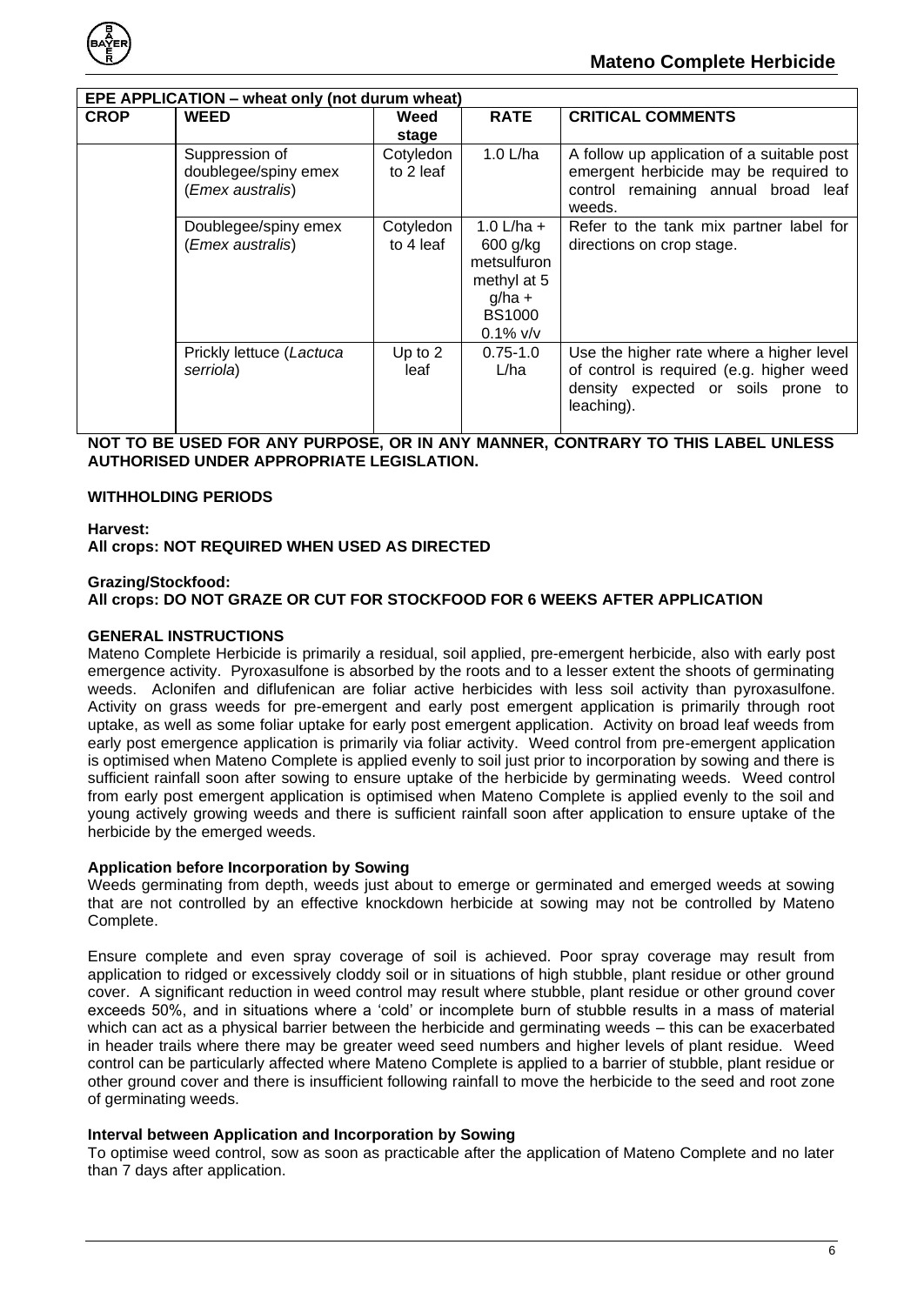

#### <span id="page-6-0"></span>**Incorporation by Sowing**

When applied prior to sowing, Mateno Complete should be incorporated by sowing using knife points and press wheels or disc seeding systems (not barley) that are set up to ensure sufficient separation of the crop seed from treated soil, stubble and weeds (see **Crop Safety** section). Ensure treated soil is not thrown into adjacent furrows. When incorporation is by knife point and press wheels, weeds germinating in or near the seed row (edge of the furrow) may not be controlled. Knife points and press wheel seeding systems are generally safer to the crop than disc seeding systems as they tend to move more treated soil, stubble and weeds away from the crop row and cover the treated soil surface between the crop rows with soil, reducing the risk of Mateno Complete moving and concentrating in the crop row following rainfall. Disc seeding systems that result in minimal soil disturbance and allow the concentration of herbicide in the seeding slot following rainfall will substantially increase the risk of crop damage and should be avoided.

#### <span id="page-6-1"></span>**Soil Type**

Grass weed control is often more reliable in loam to clay soils, where there is enough rainfall within 7 to 10 days after application to facilitate the uptake of the herbicide by germinating weed seeds. Weed control may be reduced in soils prone to leaching where rainfall after application and sowing is sufficiently heavy to cause movement of the herbicide out of the weed seed zone. Weed control may also be adversely affected by the presence of water repellent soils.

#### <span id="page-6-2"></span>**Suppression of great brome and wild oats**

Mateno Complete is most effective when grass weed seeds are present on or very close to the soil surface with good soil moisture at the time of application. For this reason, it is recommended that IBS Mateno Complete is applied to uncultivated soil. As the depth of weed seeds increases, control from Mateno Complete tends to decrease. It is rare that all great brome and wild oat seeds will be on the soil surface at the time of Mateno Complete application, especially considering that these seeds may remain viable in the soil for several seasons. Plants may germinate from seeds buried by the sowing operation, by livestock or by weed seed self-burial mechanisms particularly in some soil types (e.g. cracking clays and sand). **Therefore, only partial control or suppression of the great brome or wild oat population should generally be expected**. In these situations, a follow up application with a suitable post-emergent herbicide will generally be required to control remaining plants.

#### <span id="page-6-3"></span>**Early Post Emergence (EPE) Application**

#### *Annual grass weeds*

For early post emergent grass weed control, Mateno Complete should only be used following a pre-sowing application of an effective pre-emergent herbicide relevant for the weed/s being targeted. For example, for the control of up to 3 leaf annual ryegrass in established wheat, Mateno Complete may be applied following the pre-sowing application of trifluralin, Avadex Xtra, Arcade or Boxer Gold IBS. Check with Bayer Crop Science for additional herbicides tested. For reliable control, weeds should be actively growing at the time of application and there should be sufficient rainfall soon after application for the movement of the product into the weed root zone. Grass weed control on sandy soils may be adversely affected where rainfall after application is sufficiently heavy to cause the movement of the herbicide through and out of the weed seed zone.

There may be increased risk of crop damage from application following heavy rainfall in disc sown crops where rainfall is sufficiently heavy to move cause a concentration of herbicide in the crop sowing slot (see **Crop Safety** section).

#### *Annual broad leaf weeds*

Ensure complete and even coverage of weeds is achieved and that weeds are actively growing at the time of application. Complete coverage may be adversely affected by shading from the crop, weeds (due to high weed density) and stubble. Mateno Complete should be applied onto young annual broad leaf weeds as directed in the **DIRECTIONS FOR USE** table. The addition of a compatible herbicide (refer to the **Compatibility** section of this label for other compatible products), once the crop has reached the correct stage according to the label of the added compatible product, may improve control, particularly in high weed density situations where shading occurs. Where complete weed control is not achieved, a follow up application using a suitable herbicide may be required to control remaining annual broad leaf weeds.

#### <span id="page-6-4"></span>**Crop Safety**

#### *General crop safety*

Mateno Complete shows good crop selectivity when used as directed. The following directions will help minimise the risk of crop effects.

• Do not plant durum wheat after the application of Mateno Complete as it may be severely damaged. Refer to **Crop Rotation Recommendations** for further advice.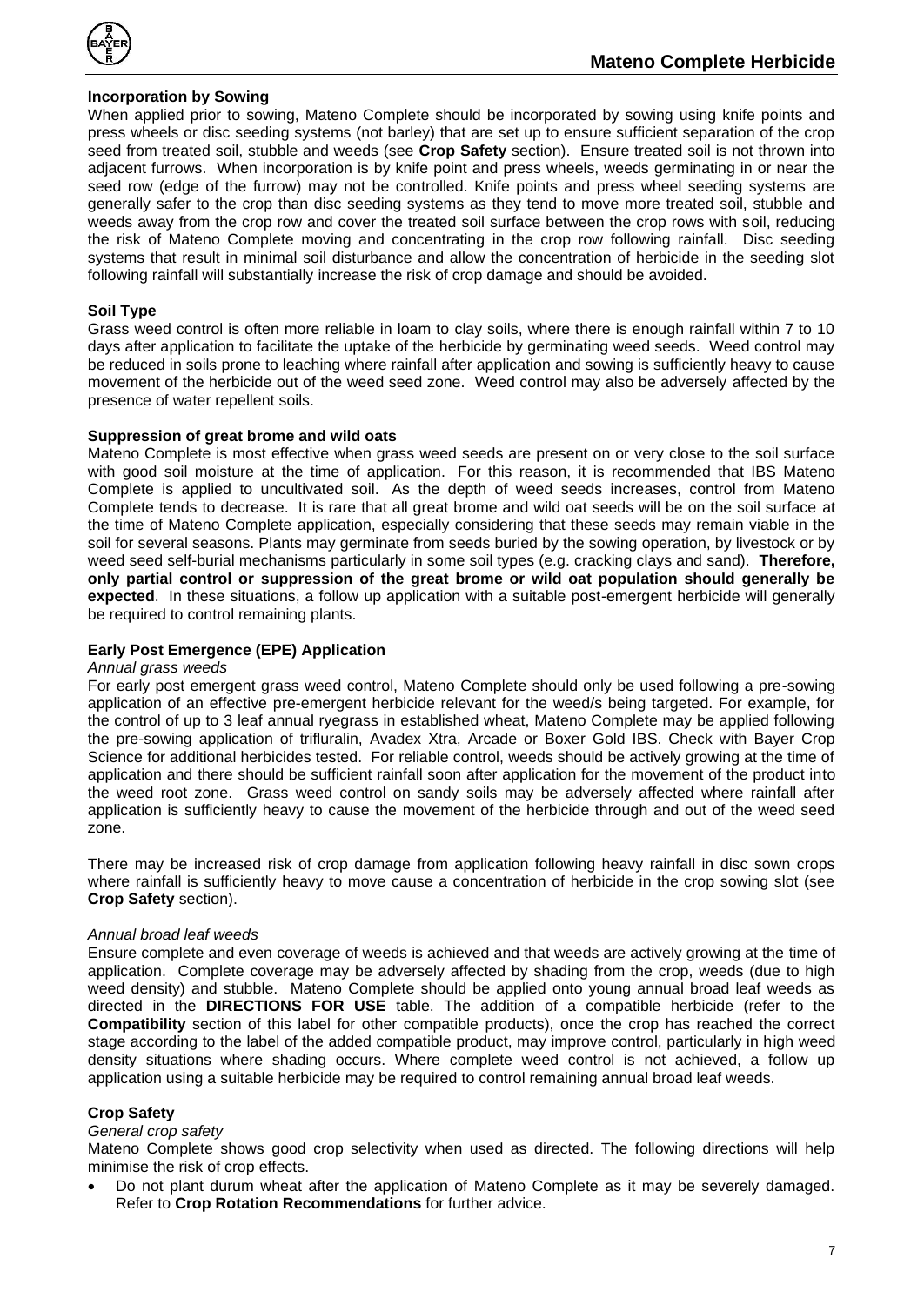

- Use a seeding system that does not throw treated soil into the adjacent crop row and does not result in treated stubble or weeds close to the germinating crop seed or emerging crop seedling roots. Seeding systems that do not sufficiently cover the seeding row with untreated soil may result in increased crop effects.
- Do not use a combination of both press wheels and a covering device such as harrows or chains when sowing.
- Ensure good crop nutrition and disease control.
- Ensure good control of soil diseases which affect root growth.

The potential for crop damage is increased when there is substantial rainfall after the application of Mateno Complete, especially where this leads to temporary waterlogging. Situations which lead to concentration of herbicide in the planting row, or movement of herbicide to the depth of the crop seed, may also increase the potential for crop damage. This includes the following scenarios;

- Where deep furrows are formed by the sowing operation, soil movement into the crop row may occur due to wind or heavy rainfall or irrigation soon after sowing resulting in concentration of herbicide in the crop row.
- Where the treated soil surface is not covered by soil during the seeding operation (typical of some disc seeding systems) and heavy rainfall results in the movement and concentration of herbicide in the crop row.
- Where soil has a potential for leaching and rainfall moves the herbicide into the crop root zone (typical of some disc seeding systems in lighter soils).
- Where treated stubble is incorporated near the crop seed by the seeding system.
- Where open sowing slots are present at the time of early post emergent application and rainfall results in the movement and concentration of herbicide in the crop row.
- Where shallow sowing results in a concentration of herbicide in the crop seed zone.
- Where soil has a high potential for leaching, heavy rainfall or irrigation between application and crop emergence may result in movement of herbicide into the crop seed zone.

Other circumstances which may increase the potential for crop damage include;

- Where Mateno Complete is applied in tank mixes with other herbicides,
- Where crop vigour is reduced due to factors such as frosts, insect attack, inadequate nutrition or crop disease,
- When weather damaged seed is used and/or with the use of some fungicide seed treatments especially in conjunction with crop varieties with short coleoptile length.

A combination of individual factors which increase the potential for crop damage may increase the extent of crop damage.

#### *Adjuvants and EPE applied crop safety*

Tank mixing adjuvant when applying Mateno Complete can increase crop effects. Do not add an adjuvant when applying Mateno Complete alone EPE.

Check the compatibility section of this label when tank mixing with a partner herbicide that recommends an adjuvant.

#### <span id="page-7-0"></span>**IMPORTANT CROP SAFETY INFORMATION SPECIFIC TO USE OF MATENO COMPLETE IN BARLEY**

Barley is less tolerant than wheat to Mateno Complete. While in most cases barley crops will be unaffected or minimally affected by Mateno Complete, there may occasionally be reduced emergence and, in some situations, severe reductions in barley crop growth which may persist for the length of the growing season. Further, where severe crop growth effects from the use of Mateno Complete in barley are evident, yield reductions may occur, depending on whether such crop growth effects have been compensated for by reduced competition through effective weed control.

Unfavourable crop effects tend to be greatest when either a high-intensity rainfall event follows soon after the sowing of barley, causing treated soil to move into the crop row or soaking rainfall during the early stage of the growing season causes the movement of product into the crop seed zone.

The following measures may reduce the movement of product into the crop seed zone:

- Sow barley as soon as practicable after the application of Mateno Complete.
- Incorporation should only be by knife points and press wheels when sowing barley; do not use harrows or other covering devices (e.g. chains).
- Do not use Mateno Complete where barley is planted with disc seeding systems.
- Avoid using Mateno Complete with barley in a dry seeding situation.
- Avoid sowing situations that result in stubble drag or any other sowing practices that result in treated soil moving into the crop rows.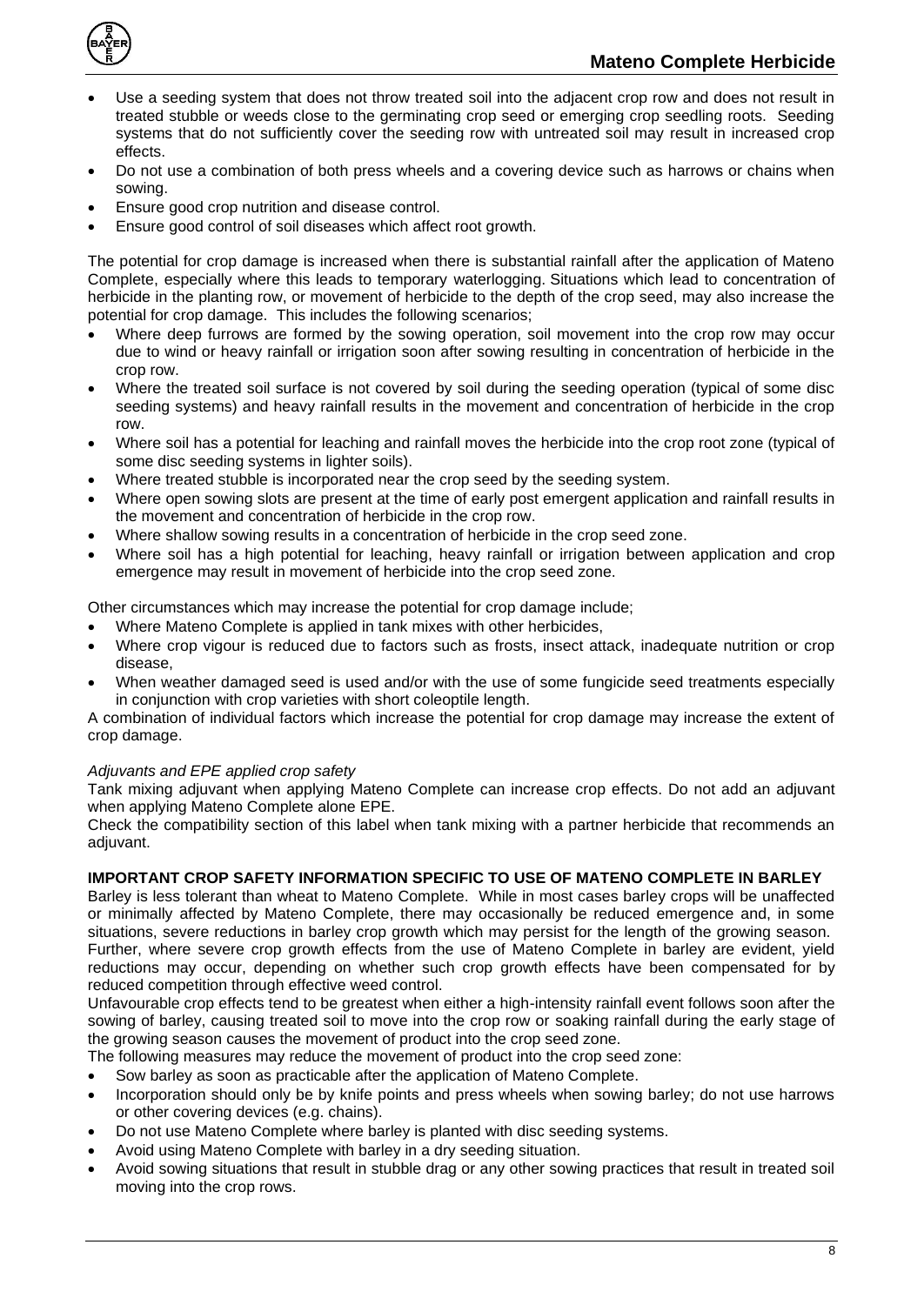

• Avoid sowing practices and soil types that may result in furrow collapse and subsequent movement of chemical into the crop rows.

Crop effects may be exacerbated by factors that inhibit crop root growth such as root disease, environmental stress (e.g. waterlogging), poor nutrition, soil compaction, presence of a hard pan, poor seed quality, etc.

The following measures may help reduce the extent of crop damage to barley sown following the application of Mateno Complete. However, since intense or soaking rainfall after sowing is the main cause of crop damage in barley, these recommendations cannot be relied upon to prevent serious crop effects:

- Avoid using Mateno Complete in soils prone to waterlogging.
- Do not apply Mateno Complete in conjunction with other pre-emergent herbicides prior to planting barley.
- Use good quality barley seed.
- Do not use barley seed treated with fungicide seed treatments that may shorten the coleoptile and/or delay emergence.

The potential benefits of using Mateno Complete in barley should to be assessed according to the particular circumstances and balanced against the risks outlined above. Always consult your Mateno Complete agent in relation to the appropriate use of Mateno Complete.

#### <span id="page-8-0"></span>**Mixing**

Shake contents of container well, before using. Ensure sprayer and nozzle filters are completely clean and maintained before preparing the spray mixture. Continuous agitation is required during the full process of loading and mixing and until the end of the spraying process. Fill the spray tank to 70% full of water and, with the agitators in motion, add the correct amount of Mateno Complete directly to the spray tank. Complete filling the tank with agitators in motion. When other products are to be applied in combination with Mateno Complete, always add any dry products (WP, WG formulations) to the tank slowly first, allowing at least 10 minutes of constant agitation for thorough dispersion, before adding the correct amount of Mateno Complete to the spray tank. Allow enough time under constant agitation (at least 10 minutes) for Mateno Complete to thoroughly disperse before adding subsequent tank-mix products (e.g. EC or SL formulations) to the tank. Apply the spray liquid immediately after mixing the product(s) into the spray tank. Do not allow the spray mixture to remain in the spray equipment over night and/or without constant agitation. Cleaning of the sprayer immediately after the application is very important (see sprayer clean-up).

#### <span id="page-8-1"></span>**Application Equipment**

**Ground Sprayers** – Standard boom sprayers only are recommended and must be fitted with by-pass or mechanical agitation. The use of coarse mesh in-line and nozzle filters is recommended. Do not use nozzle filters finer than 50 mesh. It is recommended that 70 to 100 L water/ha is applied with spray minimum MEDIUM droplet size category; refer spray drift restraints section of this label. In some situations (e.g. high stubble loads) high water volumes may give higher levels of weed control.

**Aircraft** – DO NOT apply Mateno Complete by aircraft**.**

#### <span id="page-8-2"></span>**Sprayer clean-up**

Following the use of Mateno Complete, the spraying equipment should be thoroughly cleaned before it is used for application of other products. Cleaning should occur immediately following the last application of Mateno Complete or before the sprayer is not used for several hours. The spray unit should first be completely emptied by spraying. Then fill the empty sprayer 1/3 full of water to dilute the remaining amount. Then move the sprayer so that all walls are rinsed. Dispose of water (rinsate) in accordance with State regulations. Check the filter and nozzle for residues and clean them if necessary. The sprayer, including all filters and lines, should be thoroughly rinsed with water, to remove all traces of product.

Ensure that the sprayer clean-up is carried out in an area that is clear of waterways, desirable vegetation and tree roots. If using Mateno Complete with a tank-mix partner, refer to the sprayer clean-up instructions for the other product, which may be more rigorous than those for Mateno Complete.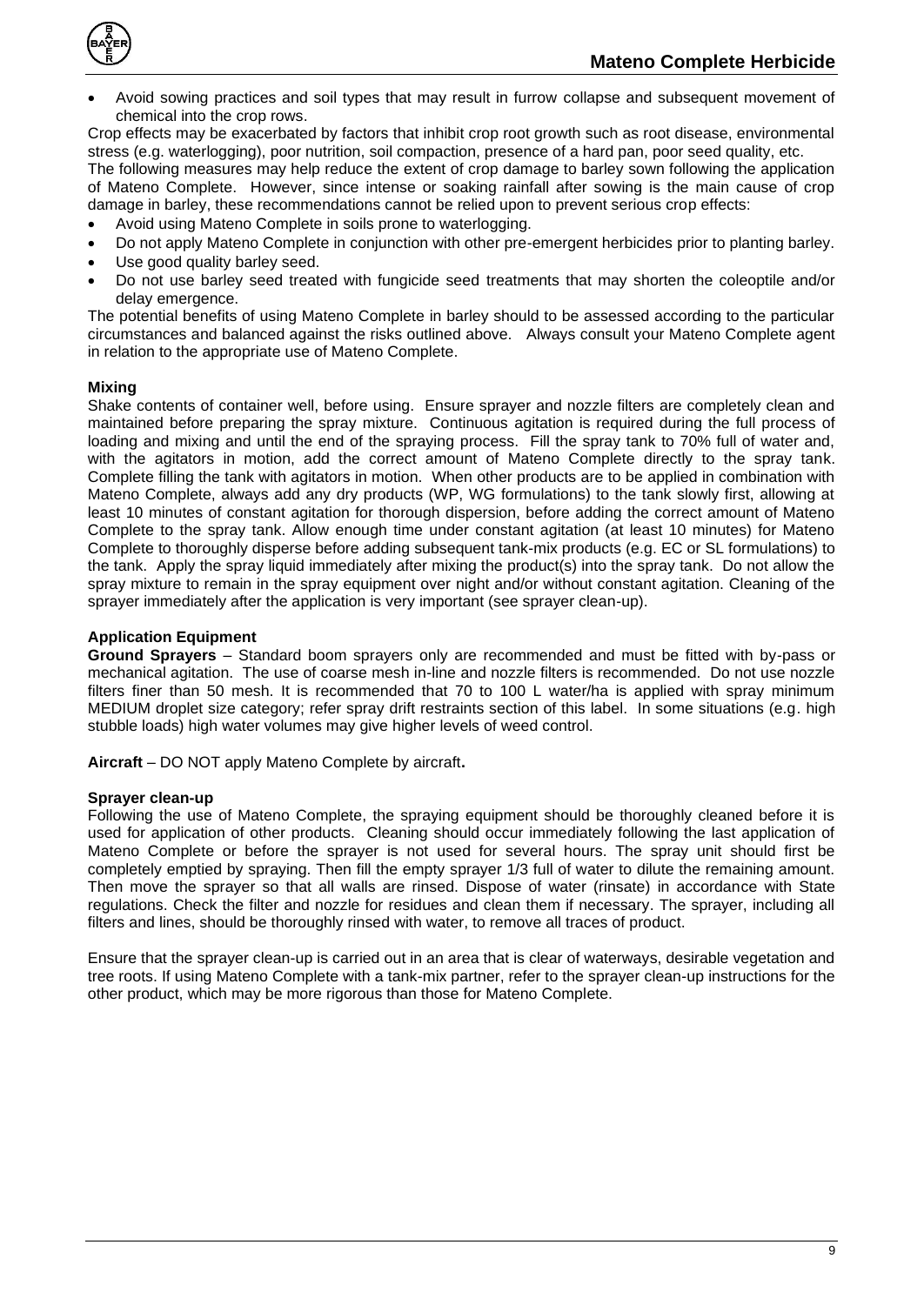

#### <span id="page-9-0"></span>**Crop Rotation Recommendations**

Mateno Complete breaks down by microbial degradation, which is favoured by warm, moist aerobic soil. Minimum recropping intervals (months after Mateno Complete application) have been established for Mateno Complete to minimise the risk of damage to following crops (see table below). However, environmental and agronomic factors make it impossible to eliminate all risk and therefore the potential for damage to following crops exists.

Rainfall of less than the minimum interim rainfall required (see table below) may result in extended recropping intervals. Interim rainfall is the total rainfall between the application of Mateno Complete and planting of the following crop. For recropping with winter crops, where a minimum of 250 mm of interim rainfall is required, if rain from application to the end of spring is less than 125 mm and isolated heavy summer and autumn falls and break rains are required to achieve the 250 mm interim rainfall, then extended recropping intervals may apply.

| <b>Crops</b>                                                                                       | Recropping recommendation for a maximum<br>Mateno Complete at 1.0 L/ha in any growing<br>season or calendar year |                                    |  |
|----------------------------------------------------------------------------------------------------|------------------------------------------------------------------------------------------------------------------|------------------------------------|--|
|                                                                                                    | <b>Minimum recropping</b><br>interval                                                                            | <b>Minimum interim</b><br>rainfall |  |
| Wheat (not durum wheat)                                                                            | 0 months                                                                                                         | $0 \text{ mm}$                     |  |
| Cotton, maize, mung beans, sorghum, soybeans and<br>sunflowers                                     | $5$ months <sup>1</sup>                                                                                          | 150 mm                             |  |
| <b>Barley</b>                                                                                      | 0 or 9 months <sup>2</sup>                                                                                       | 0 or 250 mm                        |  |
| Canola, chickpeas, faba beans, field<br>lentils.<br>peas.<br>lupins, vetch and subterranean clover | $9$ months <sup>3</sup>                                                                                          | 250 mm                             |  |
| Durum wheat, lucerne, oats, medics                                                                 | 21 months $4$                                                                                                    | 500 mm                             |  |

<sup>1</sup> For cotton, maize, mung beans, sorghum, soybeans and sunflowers there may occasionally be some crop stunting or biomass reduction, but the crop growth improves as the season progresses and no yield reductions have been measured.

<sup>2</sup> Barley can be sown immediately after the application of Mateno Complete, at 0.75 L/ha only, where Mateno Complete has not already been incorporated. However, where Mateno Complete has been incorporated into the soil, for example, by a previous sowing operation, barley should not be sown for at least 9 months after the application of Mateno Complete.

Avoid applying Mateno Complete in barley where a product containing pyroxasulfone (e.g. Mateno Complete, Sakura 480 SC or Sakura 850 WG) has been applied the previous year as crop damage may be more severe (pronounced, exacerbated) in some circumstances.

<sup>3</sup>For canola, chickpeas, subterranean clover, faba beans, field peas, lentils, lupins and vetch sown the year after the application of Mateno Complete there may occasionally be some crop stunting or biomass reduction, but the crop growth improves in spring and no yield reductions have been measured.

<sup>4</sup> For oats, durum wheat, lucerne and medics there may occasionally be some crop stunting or biomass reduction, but the crop growth improves as the season progresses and no yield reductions have been measured.

Avoid overlapping the boom spraying when Mateno Complete is applied.

<span id="page-9-1"></span>

| <b>RESISTANCE WARNING</b> |            |     |  |                  |  |
|---------------------------|------------|-----|--|------------------|--|
| <b>GROUP</b>              | <b>AVT</b> | 15. |  | <b>HERBICIDE</b> |  |

Mateno Complete is a member of three herbicide groups:

Aclonifen is a member of the diphenyl ether group of herbicides and acts by inhibiting solanesyl diphosphate. For weed resistance management aclonifen is a Group 32 herbicide. Diflufenican is a member of the phenyl ethera group of herbicides and acts by inhibiting carotenoid biosynthesis via inhibiting phytoene desaturase. For weed resistance management diflufenican is a Group 12 herbicide. Pyroxasulfone is a member of the isoxazoline group of herbicides and is an inhibitor of very long chain fatty acids (VLCFA inhibitors). For weed resistance management pyroxasulfone is a Group 15 herbicide. Some naturally-occurring weed biotypes resistant to Mateno Complete, and other Group 12, 15 and 32 herbicides, may exist through normal genetic variability in any weed population. These resistant individuals can eventually dominate the weed population if these herbicides are used repeatedly. These resistant weeds will not be controlled by Mateno Complete or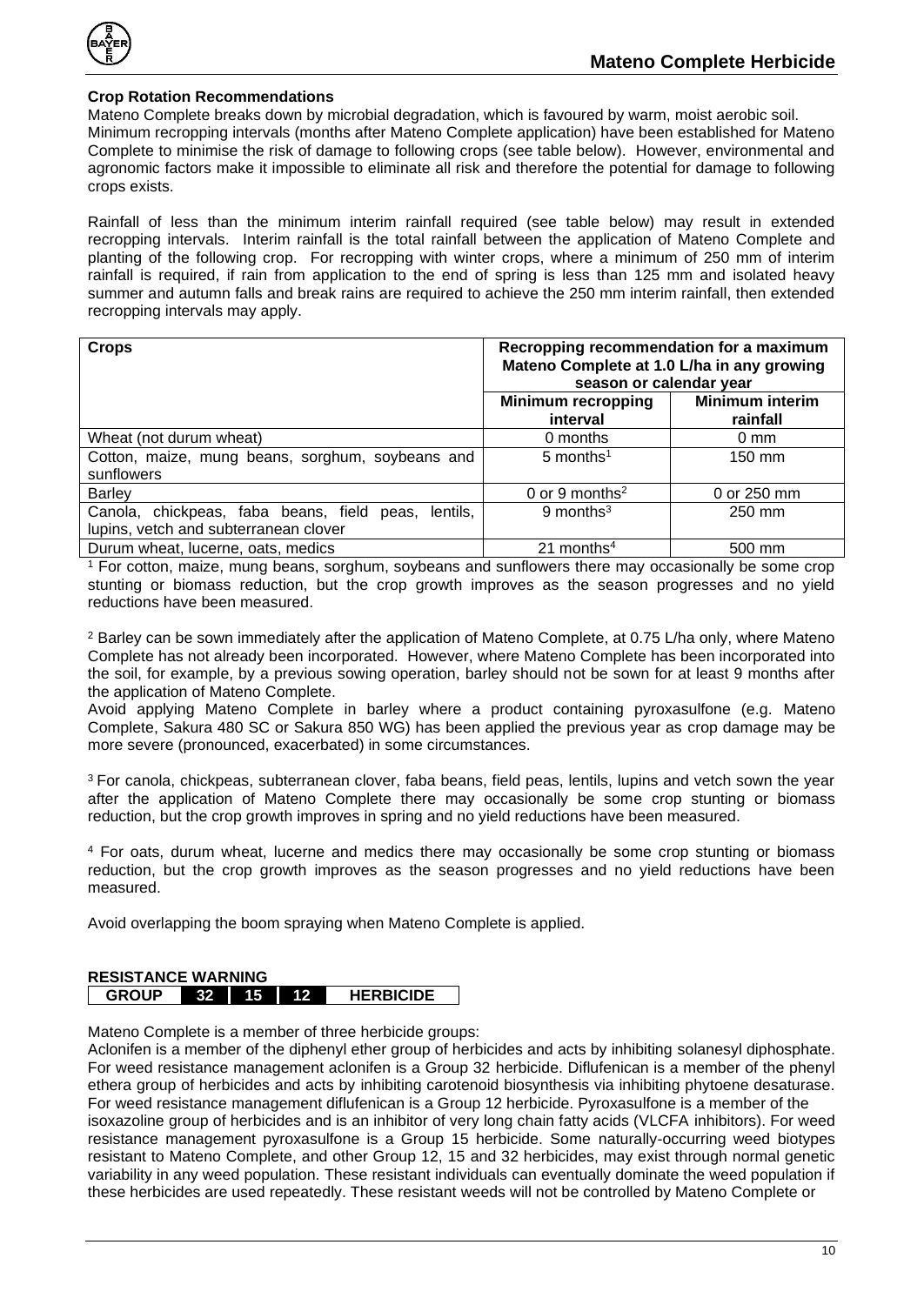

other Group 12, 15 or 32 herbicide.

Do not rely exclusively on Mateno Complete for weed control. Use as part of an integrated weed management program involving herbicides with other modes of action and nonchemical methods of control. CropLife Australia resistance management strategies are available from your local agricultural chemical supplier or at the CropLife Australia website (www.croplifeaustralia.org.au). Refer to these strategies for details of how to manage the build-up of resistant weeds.

Since occurrence of resistant weeds is difficult to detect prior to use Bayer CropScience Pty Ltd accepts no liability for any losses that may result from the failure of Mateno Complete to control resistant weeds.

#### <span id="page-10-0"></span>**COMPATIBILITY**

Crop damage seen in adverse conditions, particularly wet or waterlogged conditions (refer **Crop Safety** above) may be exacerbated when Mateno Complete is used in conjunction with other crop protection products.

#### *Always refer to the adjuvant, application timings, crop tolerance, plant back restrictions, rate recommendations and other directions for use on the label of the tank mix partner.*

Refer to **Mixing** section above for advice on preparing tank mixtures with Mateno Complete.

Biologically compatible products are listed in the table below. Products are considered biologically compatible when they do not cause significant detrimental effect (antagonism) on the efficacy or crop selectivity of the products they are applied with. Always check biological and physically compatibility before mixing products in the same spray tank. For advice on physical compatibilities (or biological compatibilities not listed below), contact Bayer Crop Science.

| Situation                                                |                                                                                                                                                              | Biologically compatible products                                                                                                                                                                                                                              |  |  |
|----------------------------------------------------------|--------------------------------------------------------------------------------------------------------------------------------------------------------------|---------------------------------------------------------------------------------------------------------------------------------------------------------------------------------------------------------------------------------------------------------------|--|--|
| IBS For application prior to planting wheat or barley    |                                                                                                                                                              |                                                                                                                                                                                                                                                               |  |  |
| Knockdown herbicides <sup>1,2</sup>                      | Mateno<br>Complete<br>biologically<br>is<br>compatible with any one of the following<br>knockdown herbicides;                                                | Spray.Seed <sup>®</sup> <sup>1</sup> , Gramoxone <sup>®</sup> <sup>1</sup><br>and glyphosate <sup>2</sup> .                                                                                                                                                   |  |  |
| Glyphosate<br>other<br>plus<br>herbicides <sup>3,4</sup> | biologically<br>Complete<br>is<br>Mateno<br>compatible with mixtures of glyphosate <sup>2</sup><br>with any one of the following herbicides;                 | Ally <sup>®</sup> /Associate <sup>®</sup> , Estercide <sup>®</sup> Xtra <sup>5</sup><br>680, Logran <sup>®</sup> B-Power<br>and<br>Sharpen <sup>® 5</sup> .                                                                                                   |  |  |
| IBS herbicides <sup>3,4</sup>                            | Mateno<br>Complete<br>is<br>biologically<br>compatible with any one of the following<br>IBS/pre emergence herbicides when used<br>in wheat;                  | Ally/Associate, Arcade®, Avadex<br>Xtra <sup>5</sup> , Diuron 900 WG to 550 g/ha<br>(wheat), Estercide Xtra <sup>5</sup> 680 to<br>$L/ha$ , Hammer <sup>®</sup> /Nail <sup>®</sup> ,<br>0.8<br>Sharpen <sup>5</sup> , Striker <sup>® 5</sup> and trifluralin. |  |  |
| <b>IBS</b> insecticides                                  | Mateno<br>Complete<br>is<br>biologically<br>compatible with any one of the following<br>insecticides<br>when<br><b>IBS/pre</b><br>used<br>emergence in wheat | Alpha Duo, Lorsban <sup>®</sup> 500 EC <sup>6</sup> ,<br>Trojan <sup>®</sup> .                                                                                                                                                                                |  |  |
| EPE For application Early Post Emergence in wheat        |                                                                                                                                                              |                                                                                                                                                                                                                                                               |  |  |
| EPE herbicides <sup>3,4</sup>                            | Complete<br>is<br>biologically<br>Mateno<br>compatible with any one of the following<br><b>EPE/post emergence</b> herbicides when<br>used in wheat;          | Ally to 5 g/ha, Archer <sup>®</sup> /Lontrel <sup>®</sup><br>Advanced, Axial®, MCPA 570<br>LVE to 440 mL/ha, and Precept <sup>®</sup> .                                                                                                                       |  |  |
| EPE insecticides <sup>4</sup>                            | biologically<br>Complete<br>is<br>Mateno<br>compatible with any one of the following<br>EPE/post emergence insecticides when<br>used in wheat;               | Alpha Duo, Lorsban 500 EC,<br>Trojan.                                                                                                                                                                                                                         |  |  |

<sup>1</sup>Mixtures with products containing paraquat require particular attention to the mixing instructions above, including ongoing agitation to ensure Mateno Complete remains in suspension in the spray tank.

<sup>2</sup>The speed of control may occasionally be reduced when Mateno Complete is mixed with glyphosate. The final control from Roundup is not reduced and may be improved by the addition of Mateno Complete. Any reduction caused by mixing Mateno Complete with the Roundup products to the speed of weed control can be alleviated by the addition of Liase® (liquid ammonium sulphate) or Collide® 700 adjuvants. Extra care should be taken when mixing Mateno Complete with some glyphosate products. For information on the physical compatibility of Mateno Complete with glyphosate products refer to the mixing guide using QR code on product container or contact Bayer Crop Science.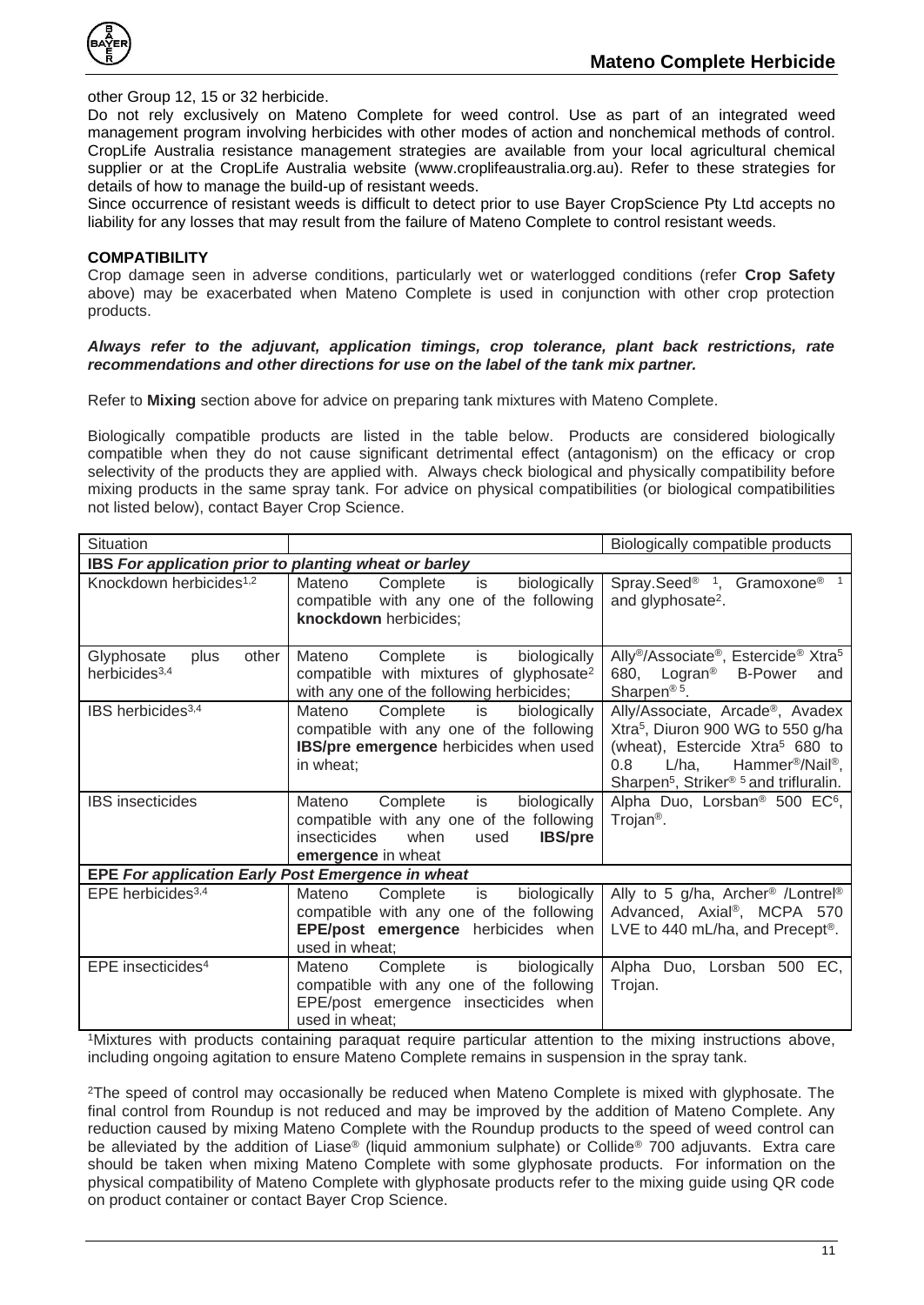

<sup>3</sup>Refer to the compatible products label, use a wetting agent such as BS1000 where the compatible product recommends an oil or a wetting agent.

4 there may occasionally be transient increase in crop effects.

<sup>5</sup> extreme care should be taken when mixing Mateno Complete with Avadex Xtra, Estercide Xtra 680, Striker or Sharpen. For information on the physical compatibility of Mateno Complete with Avadex Xtra, Estercide Xtra 680, Striker or Sharpen refer to the mixing guide using the QR code on product container or contact Bayer Crop Science.

6 there may occasionally be a reduction in weed control.

#### <span id="page-11-0"></span>**PROTECTION OF WILDLIFE, FISH, CRUSTACEANS AND ENVIRONMENT**

Very toxic to aquatic life. DO NOT contaminate wetlands or watercourses with this product or used containers.

#### <span id="page-11-1"></span>**PROTECTION OF CROP, NATIVE AND OTHER NON-TARGET PLANTS**

Toxic to flora. DO NOT apply or drain or flush equipment on or near native or non-target trees or other plants or on areas where their roots may extend or in locations where the chemical may be washed or moved into contact with their roots.

#### <span id="page-11-2"></span>**STORAGE AND DISPOSAL**

Store in the closed, original container in a dry, cool, well-ventilated area out of direct sunlight.

#### **Non-Returnable Containers**

Triple rinse containers before disposal. Add rinsings to spray tank. Do not dispose of undiluted chemicals on site. If recycling, replace cap and return clean containers to recycler or designated collection point. If not recycling, break, crush, or puncture and deliver empty packaging to an approved waste management facility. If an approved waste management facility is not available bury the empty container 500 mm below the surface in a disposal pit specifically marked and set up for this purpose clear of waterways, desirable vegetation and tree roots, in compliance with relevant Local, State or Territory government regulations. Do not burn empty containers or product. Do not re-use container for any other purpose.

#### **Returnable Containers**

If tamper evident seals are broken prior to initial use then the integrity of the contents cannot be assured.

Empty product as required into application equipment. Do not attempt to breach the valve system or filling point, or contaminate the container with water or other products. Ensure that equipment used in transfer of the product is disconnected, triple rinsed with clean water and drained after each use. when the container is empty, close all caps and valves and return the container to the point of purchase.

#### <span id="page-11-3"></span>**SAFETY DIRECTIONS**

When preparing spray and using the prepared spray, wear cotton overalls buttoned to the neck and wrist (or equivalent clothing) and elbow length chemical resistant gloves. Wash hands after use. After each day's use, wash gloves and contaminated clothing.

#### <span id="page-11-4"></span>**FIRST AID**

If poisoning occurs, contact a doctor or Poisons Information Centre. Phone Australia 13 11 26; New Zealand 0800 764 766.

<span id="page-11-5"></span>**SAFETY DATA SHEET**<br>Additional information is listed in the Safety Data Sheet, which can be obtained from www.crop.bayer.com.au.

#### <span id="page-11-6"></span>**EXCLUSION OF LIABILITY**

This product must be used strictly as directed and in accordance with all instructions appearing on the label and in other reference material. So far as it is lawfully able to do so, Bayer CropScience Pty Ltd accepts no liability or responsibility for loss or damage arising from failure to follow such directions and instructions.